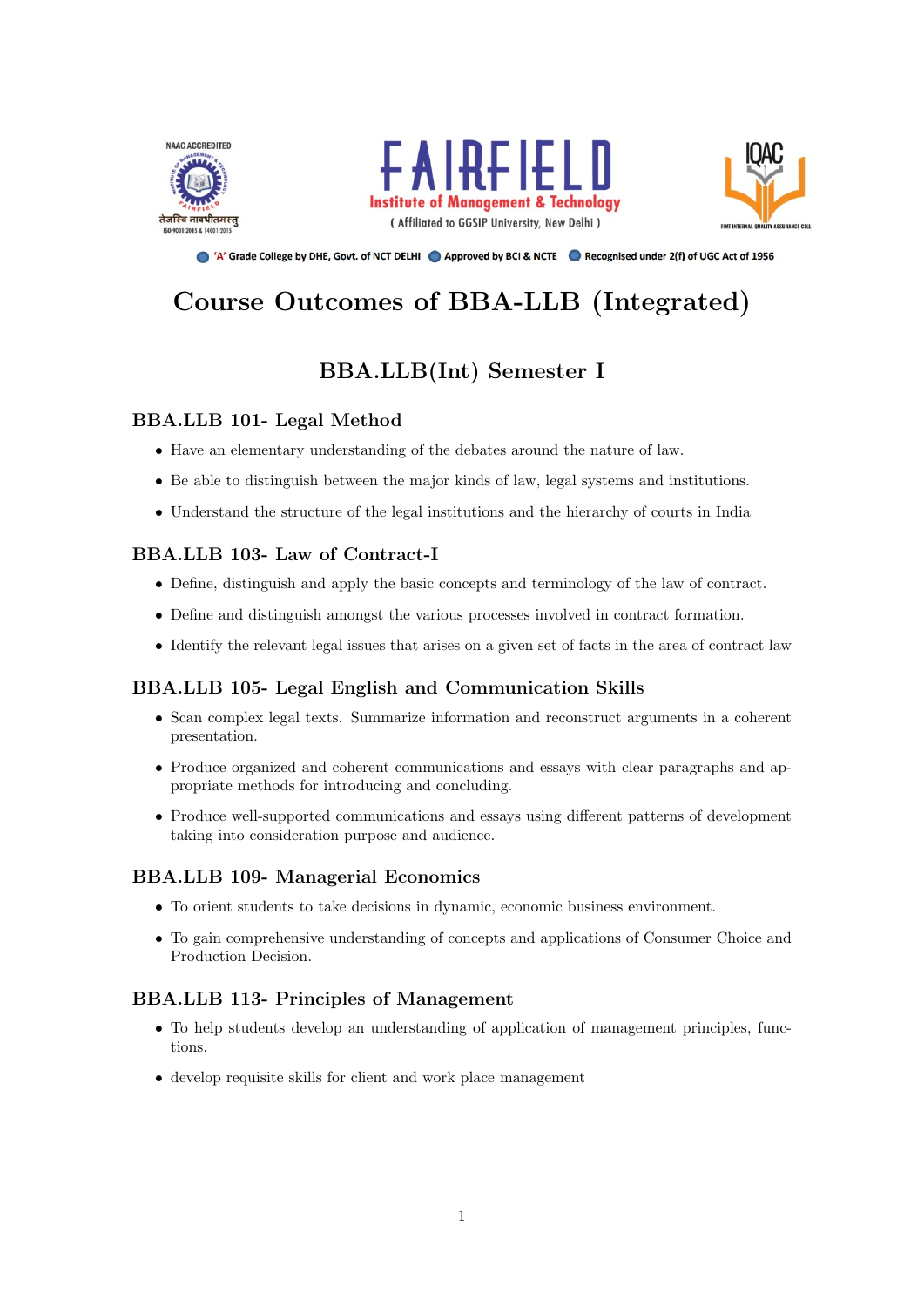# BBA.LLB(Int.) Semester II

# BBA.LLB 102- Legal Method-II

- Identify the relevant legal issues that arise on a given set of facts in the area of contract law.
- Select and apply a range of approaches to written communication, and apply the critical thinking required to bring about creative solutions to complex legal problems in the area of contract law.

# BBA.LLB 104 - Law of Torts and Consumer Protection

- To study the principles of Tortuous liability, The defenses available in an action for torts, the capacity of parties to sue and be sued and matters connection there with.
- To study and evaluate the specific torts against the individual and property. With rapid industrialization, inadequacy of the law to protect the individual is exposed.

### BBA.LLB 114- Financial Management

- To acquaint the students with the overall framework of financial decision-making in a business unit.
- Assess the capital structure of a firm and state its impact on firm's profitability.

### BBA.LLB 116- Organizational Behavior

- Analyze the organizational behaviour concepts, and correlate organizational behavior concepts with individual and group behavior.
- Evaluate personality types, perception and learning process on human behavior

### BBA.LLB 118- Marketing Management

- Explain the core concepts of marketing and the goals of the Marketing function.
- Recommend suitable product, pricing, distribution and Marketing Communication strategies for a brand to achieve the Marketing objective.

# BBA.LLB (Int.) Semester III

### BBA.LLB 201- Family Law-I

- Students studying family law learn about basic concepts like marriage, divorce, parental custody, domestic abuse and children's rights.
- Students will gain skills of thinking, analysis, written and verbal presentation of ideas of argument

### BBA.LLB 203- Constitutional Law-I

- Understand and describe areas of criminal justice, law and society through a critical analysis of the subject.
- Analyze lacunas within the criminal justice system and suggest the amendments have to make to provide the justice according to the changing needs of the society.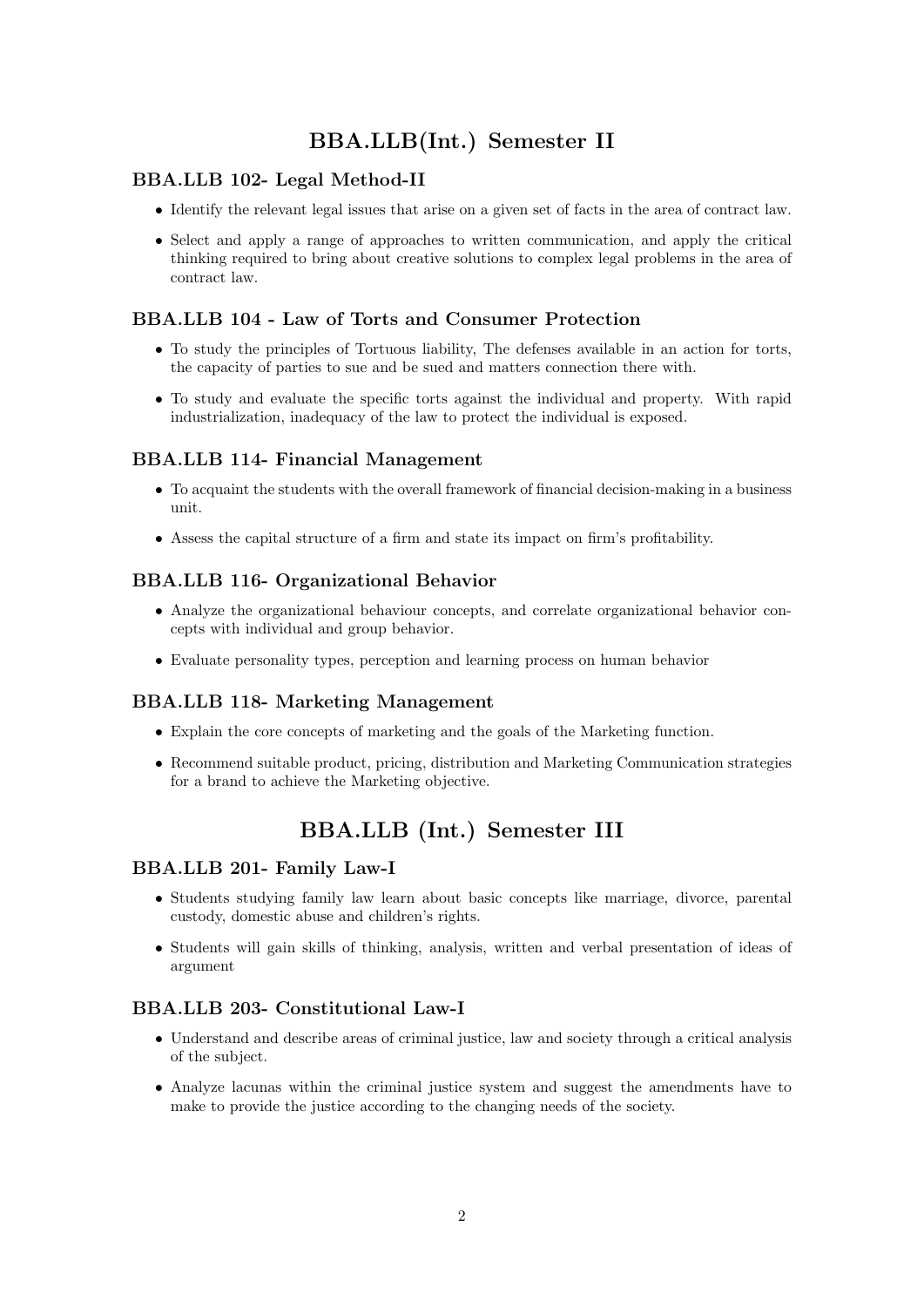# BBA.LLB 205- Law of Crimes-I

- Summarize the process of judicial review and identify criteria used by courts to evaluate the constitutionality of criminal law of India.
- Identify and synthesize social theory about crime, justice, and social deviance and explain and address various obstacles and barriers experienced by individuals before, during, and after internment

### BBA.LLB 213- Business Environment Ethical Practices

- Understand and analyze various political, technological and economic environments in the business.
- Evaluate the major factors which affect the business

#### BBA.LLB 215- Human Resource Management

- Develop an overview on various functions and processes of human resource management.
- Identify the human resource needs of an organization and plan accordingly

# BBA.LLB (Int.) Semester IV

### BBA.LLB 202- Family Law-II

- Family law examines and compares personal laws.
- Students will gain skills of thinking, analysis, written and verbal presentation of ideas of argument.

### BBA.LLB 204- Constitutional Law-II

- The fundamental rights and the procedure for compliance of fundamental rights and Writ jurisdiction of Supreme Court and high court under Article 32 and 226.
- The duty of state and inter- relationship between fundamental rights and directive principles

# BBA.LLB 206- Law of Crimes-II

- Demonstrate an in-depth understanding of the aspects of criminal justice, or law and its relationship to larger social issues.
- Identify, explain and apply the principles of criminal law covered in the course

### BBA.LLB 208-Administrative Law

- Analyze and predict how unresolved or ambiguous administrative law questions could be resolved by the courts through an analysis of case law and the judicial method.
- Identify, explain and apply the principles of administrative law covered in the course.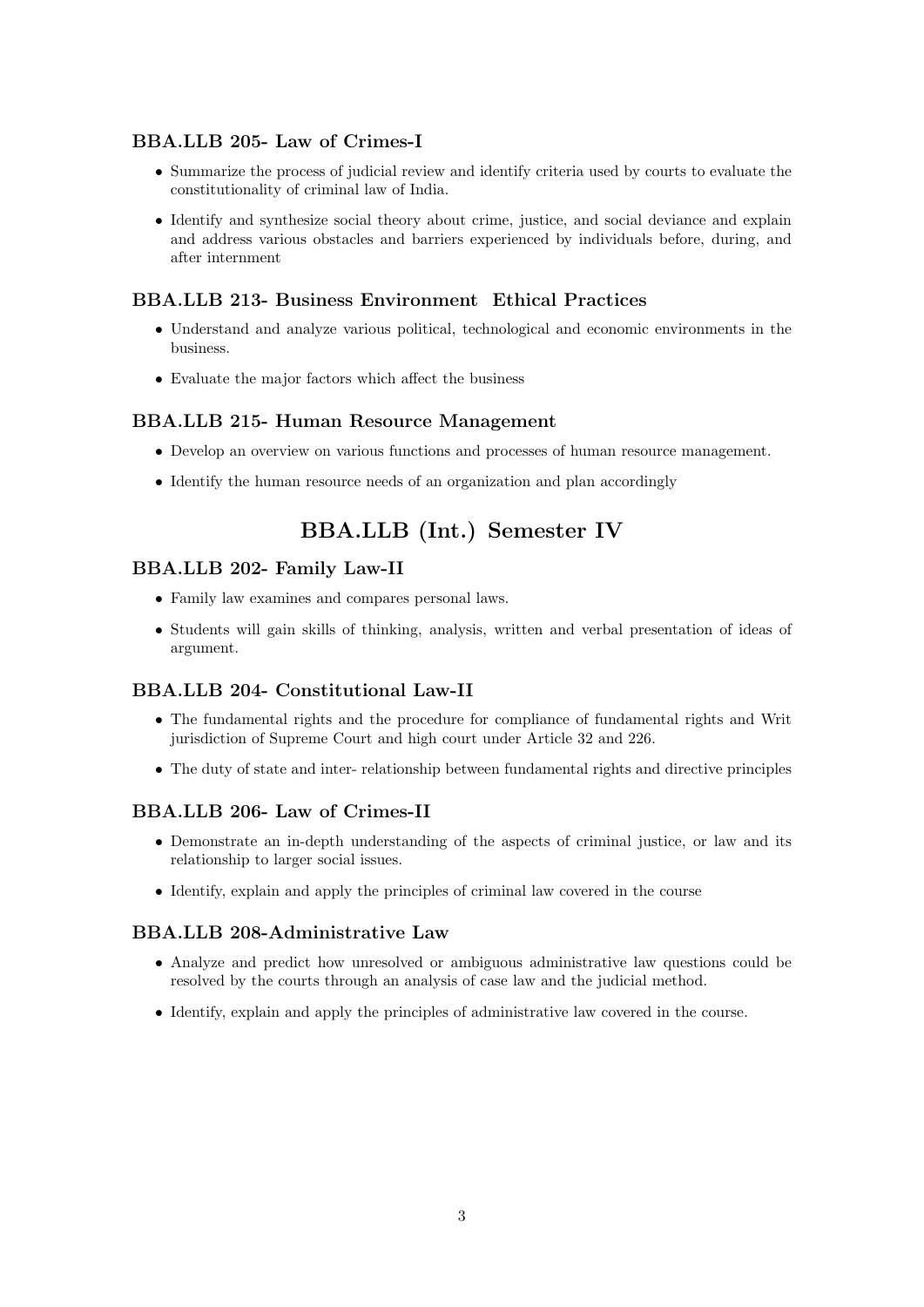### BBA.LLB 214- Strategic Management

- Develop comprehensive understanding of different Information systems.
- Differentiate between Information system at different level of the management of decision making.
- Create and manipulate database for speedy retrieval of data.
- Exhibit the role and concept of databases in information systems.
- Analyze alternative information systems using cost benefit analysis.

# BBA.LLB (Int.) Semester V

### BBA.LLB 301- Environmental Studies and Environmental Laws

- Develop the capacity to identify new law and apply existing law in the rapidly evolving legal context for environmental law.
- Understand in depth knowledge of the specialist area of environmental law and associated disciplinary areas

### BBA.LLB 303- Law of Evidence

- Analyze and define the concept and general nature of evidence, and illustrate the different types of evidence and court procedures relating to evidence.
- Analyze the rule relating to relevance of evidence and admissibility of evidence before the court.

### BBA.LLB 305- Corporate Law

- Explain the concepts in business laws with respect to foreign trade.
- Analyse the principle of international business and strategies adopted by firms to expand globally

# BBA.LLB 307- Code of Civil Procedure

- To Know the detail procedure for redressal of civil rights.
- Students will be able to recognize and address issues that arise in Civil Procedure that implicate relevant ethical, moral, and religious principles.

#### BBA.LLB 309- Alternative Dispute Resolution

- Balancing theoretical and practical concerns, the principal areas of discourse and practice that the student will come to understand are the processes of negotiation and mediation.
- Students to adopt a comparative approach, drawing on the experiences of many societies and jurisdictions

# BBA.LLB (Int.) Semester VI

#### BBA.LLB 302-Jurisprudence

- Engage in identification, articulation and critical evaluation of legal theory and the implications for policy.
- Demonstrate an advanced and integrated understanding of the political, social, historical, philosophical, and economic context of law.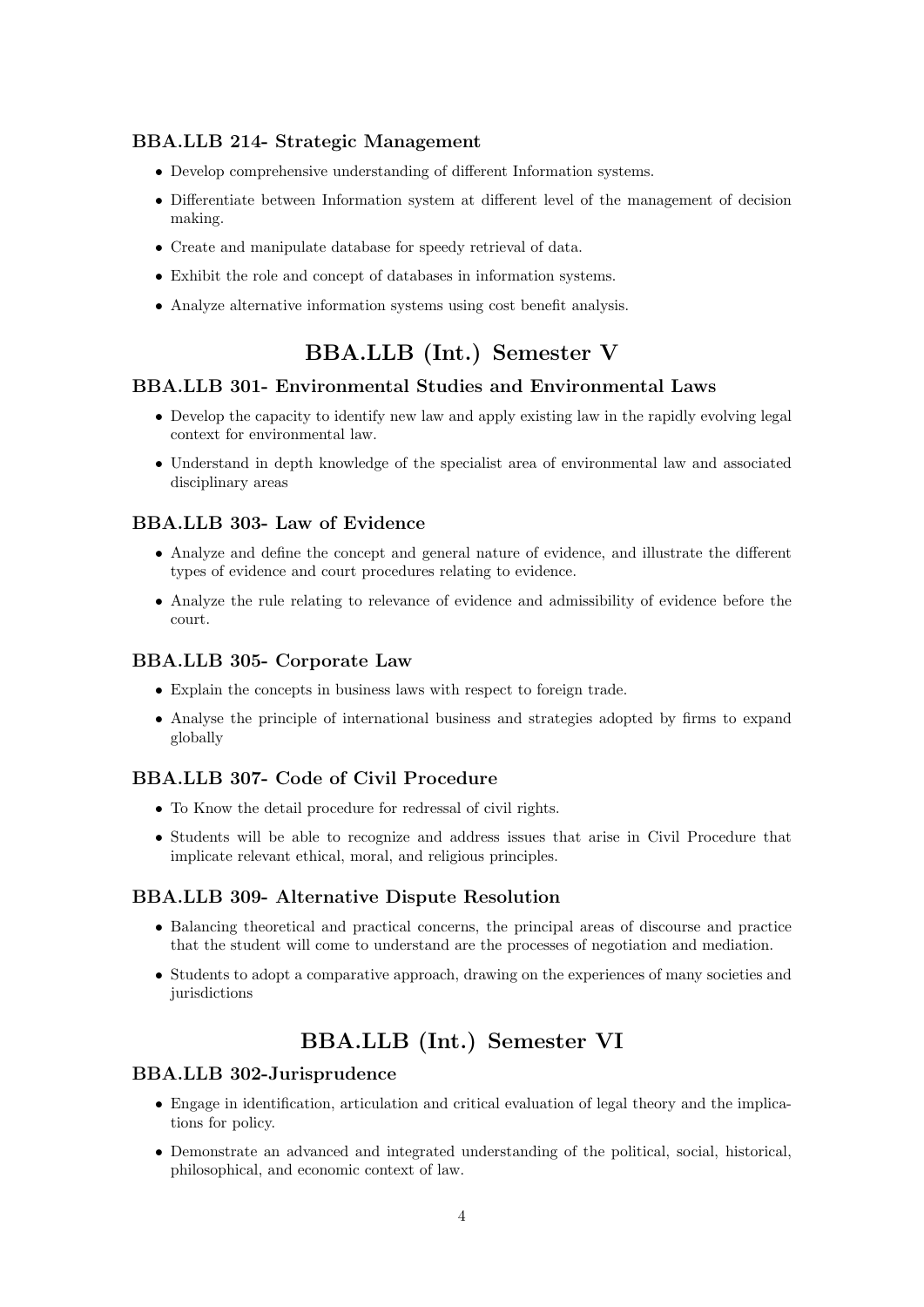# BBA.LLB 304- International Law

- Demonstrate knowledge and understanding of the international rights frame work, its origins and justifying theories;
- Demonstrate capacity to assess how specific human rights may be asserted, enforced or violated;

### BBA.LLB 306- Property Law

- Skill to understand the concept of intellectual property rights.
- Develops procedural knowledge to Legal System and solving the problem relating to intellectual property rights

### BBA.LLB 308- Investment and Competition Law

- Practice case analyses and evaluation of corporate conduct.
- Explain the economic, legal, and ethical implications of fraudulent behavior in financial markets.

### BBA.LLB 310- Code of Criminal Procedure

- The system of criminal prosecution in India: who prosecutes; Process to Compel Appearance of Person, Process to Compel Production of Things, Right to speedy trial etc.
- The legal rules relating to arrest and bail under the Criminal Procedure Act, The rights of arrested persons and to apply such rules in a factual scenario.

# BBA.LLB (Int.) Semester VI

### BBA.LLB 401- Labour Law-I

- Development and the judicial setup of Labour Laws.
- The laws relating to Industrial Relations, Working conditions and also learns the enquiry procedural and industrial discipline.

### BBA.LLB 403- Tax Law

- Identify, define, and resolve tax issues through their understanding, knowledge and application.
- Explain different types of incomes and their taxability and expenses and their Deductibility.

#### BBA.LLB 405- Law and Emerging Technologies

- Explain, distinguish and apply the fundamental legal principles of information technology law covered in the course.
- Select and apply a range of approaches to written and oral communication, and apply the critical thinking required to bring about solutions to complex legal problems in the area of information technology law.

### BBA.LLB 407- Human Rights

- Demonstrate knowledge and understanding of the international human rights framework, its origins and justifying theories;
- Critically evaluate the relationship between international and domestic law on human rights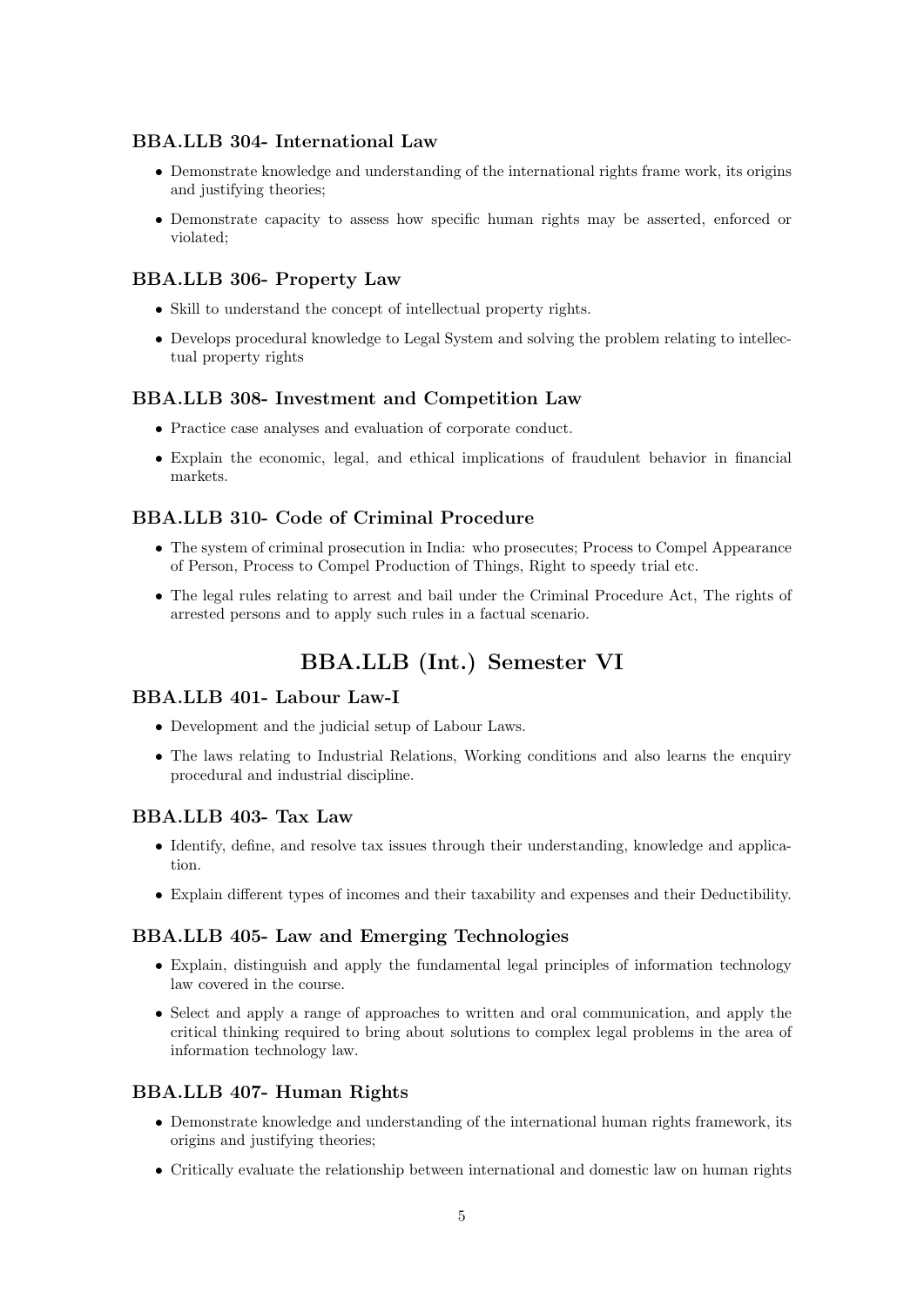### BBA.LLB 409- Women and Law

- Organizes awareness, skill training and capacity building programmes to different classes of women and men.
- Provides consultancy to Identify and discuss issues related to women and child development and inculcates entrepreneurial spirit among the girls

# BBA.LLB (Int.) Semester VII

### BBA.LLB 402-Intellectual Property Rights

- The concept of intellectual property rights copy right Laws.
- Legal System and solving the problem relating to intellectual property rights.

### BBA.LLB 404- Labour Law-II

- Resolve the labour welfare problems and Students will learn the laws relating to Industrial Relations.
- Social Security, private sector wages problems

#### BBA.LLB 406- Interpretation of Statutes

- What are the matters to be reckoned with by legislature while enacting laws?
- Understand and analyze the judicial interpretation, construction of words, phrases and expressions.

### BBA.LLB 408- International Trade Law

- The course relies predominantly on a standard collection international trade models to understand the motivations behind modern trade policies.
- It focuses on analyzing the gains from trade, the changing patterns of trade, the income distributional consequences of liberalizing foreign trade, the relationship between trade, investment, and economic growth,

### BBA.LLB 410- Election Law

- Understand and identify the importance of election in democratic country.
- To suggest reformation in present election law and procedure

# BBA.LLB (Int.) Semester IX

#### BBA.LLB 501- Legal Ethics and Court Crafts

- To understand and apply the professional ethics and ethical standard of the legal profession.
- To know and evaluate the key themes in professional ethics, in order to give them an insight into moral decision making in the legal profession.

#### BBA.LLB 503- Drafting, Pleading and Conveyancing

- To train students in the art of drafting both for court purposes as well as for other legal forums.
- To Understand Fundamental Rules of Pleadings